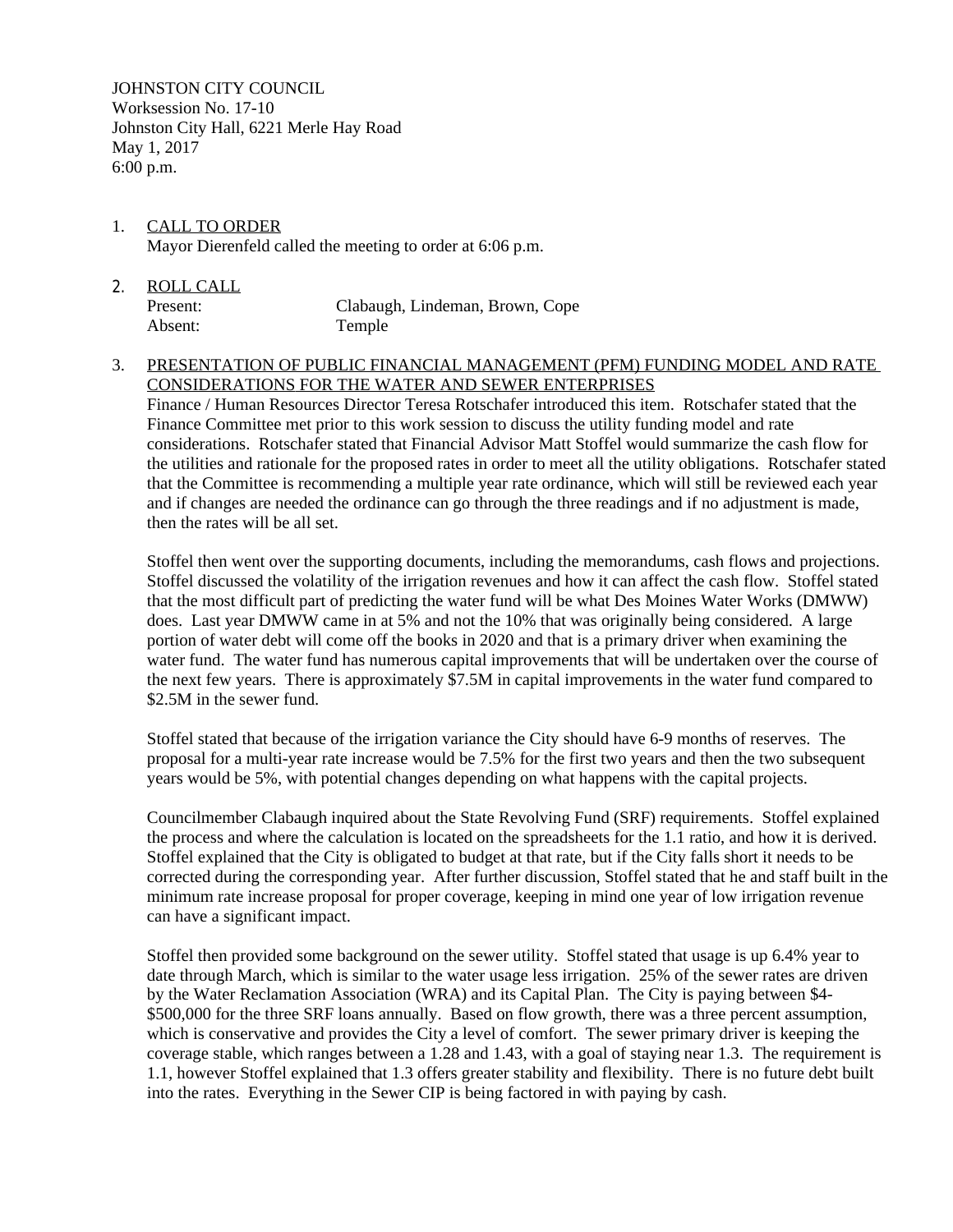Councilmember Cope inquired about the storm water impact on the sewer funding and the rates from the WRA. Stoffel stated that whether it is a wet or a dry year, Johnston is not impacted with separate storm and sanitary sewers, but the impact is based on a percentage overall on infiltration other communities may have. Stoffel mentioned the City could increase its sewer usage, but costs decrease based on other municipalities on a proportionate basis.

Mayor Dierenfeld summarized by inquiring if the Council was comfortable with the rates proposed and if a four-year ordinance is supported. Council members indicated support of the multi-year ordinance and rates proposed.

## 4. PRESENTATION OF THE TERRA LAKE PHASE 5 PLAY AREA CONCEPT PLAN

Park and Recreation Director John Schmitz introduced this item and provided background. Schmitz stated that at the last meeting it was requested of him to bring the final design concept of Terra Lake Phase 5 forward for final review and discussion. Schmitz mentioned that phase 5 is the playground area and then went over the concept and how it flows. The design includes shade structures, various ways parents can be involved and accessibility features for wheel chairs.

Schmitz mentioned one of the key components of the design is to keep the kids active, learning, discovering and moving. The playground will be bordered by a six foot wide path which is wheelchair accessible. The base floor will be a safe rubber material which is durable and extremely safe.

There is a meeting Thursday at which time the project timeline will be settled on. Councilmember Brown stated that he is happy with the progress and the ADA accessibility and mentioned that he received weed complaints in Green Meadows and near 100th. Brown mentioned that he did not want to give the impression that all the City resources were being expended at Terra Lake at the expense of all other City parks. Schmitz responded that they are actively working on finalizing the project at Green Meadows.

Councilmember Brown suggested perhaps that enhanced communication could help, including reiterating that the City is still focused on the projects outside of Terra Lake. Schmitz mentioned that they are doing their best to make sure Terra does not get the only focus and that they are working on the other neighborhood parks. Schmitz stated that they will work on the perception and are working with the complainant in regard to Green Meadows.

There were some questions regarding the timeline and remaining steps for the fishing pier. Schmitz stated that they should be filling back up within a week and a half and the project will hopefully be completed mid-June.

There was also discussion about the prairie grasses and security within the playground area. Schmitz mentioned the platforms are higher and there are great lines of sight from the platforms and throughout.

## Staff Comments:

With some time left prior to the Council meeting, City Administrator Jim Sanders updated the Council with regard to a couple of items. Sanders stated the he and Emily Price have been working with DART to create a survey to determine additional bus services throughout the day and if there is a need for more stops above just the express routes along Merle Hay Road. The survey should go out within a week, including the new complex residents. In an effort to keep the bus moving, the route would no longer go down Pioneer Parkway, so those who use the bus would need to utilize the stop right on